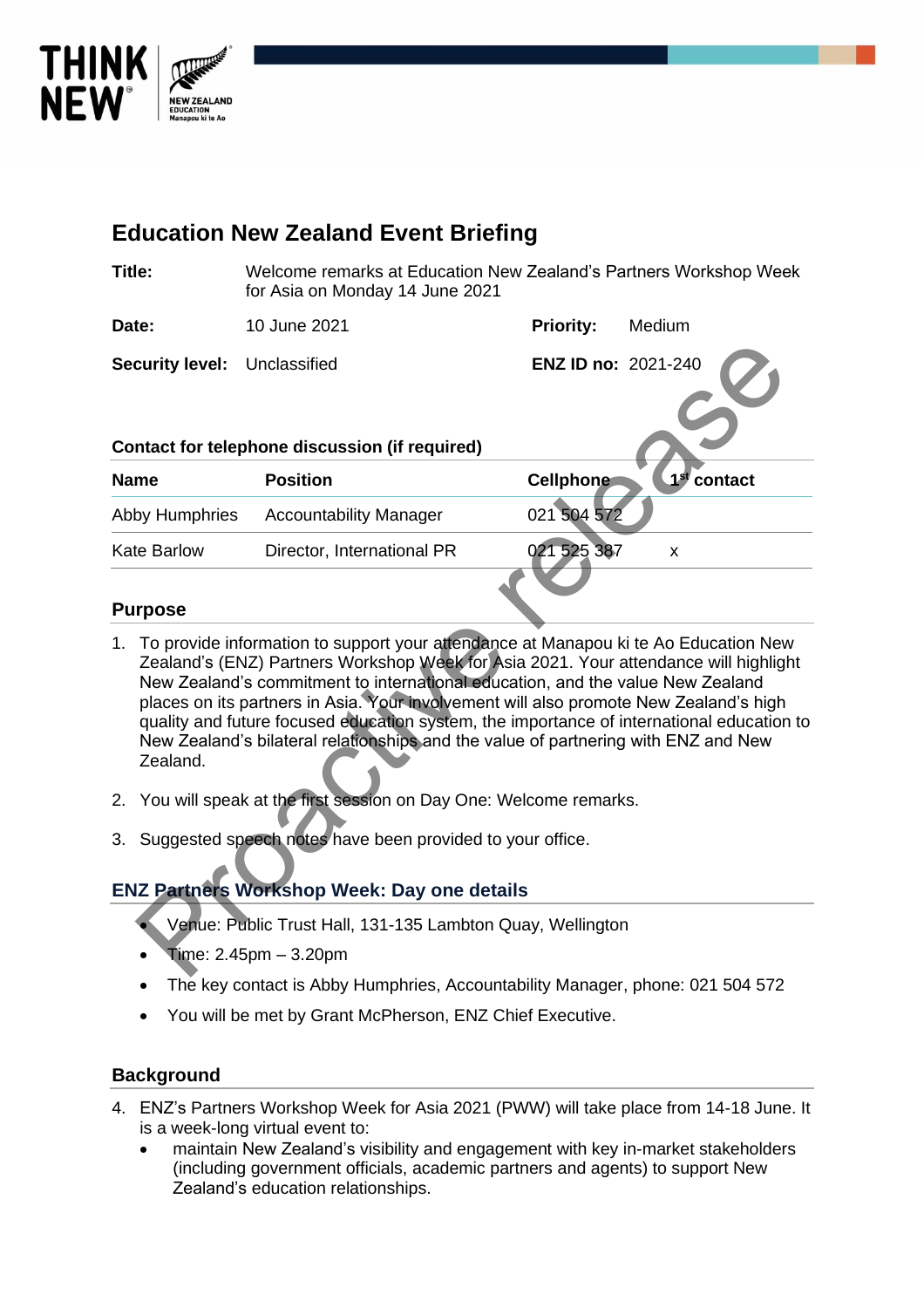

- strengthen existing education relationships and spark new relationships that contribute to further dialogue and strategic outcomes, with a wide range of incountry stakeholders across the region
- showcase New Zealand's education expertise, contributing to New Zealand's international reputation
- recognise the contribution that external partners continue to make in support of the New Zealand international education sector.
- 5. The event will also be leveraged to showcase New Zealand's unique cultural values of Manākitanga and Kaitiakitanga. These values resonate deeply across Asia and create a specific point of difference when exploring collaborative opportunities with our partner countries. The content across the week will demonstrate that New Zealand is a country that respects its indigenous culture – and works to keep it alive. On Day One, international musician Stan Walker will perform three waiata in Te Reo Māori bringing to life some of the key themes of the week ahead. Provide the later of the every interest and the constrained by the method of the step and the step and the step and the every and the every and the every and the constrained continue of the specific point of difference whe
- 6. The event will take place across Hong Kong, India, Indonesia, Japan, Macau, Malaysia, Philippines, Singapore, South Korea, Thailand and Viet Nam. It will be delivered via ENZ's virtual platform OnAIR, streaming live to audiences from all eleven countries and territories and delivered in six different languages (English, Bahasa, Japanese, Korean, Thai and Vietnamese). There will be a combination of live and pre-recorded content which will allow translations to take place.
- 7. The audience for PWW is key government stakeholders across Asia, trusted education agents, representatives from across New Zealand's education sectors and their international counterparts, and international media. We will primarily focus on those that are currently engaging with New Zealand, however ENZ will also raise awareness of the event with other stakeholders with whom it would like to establish stronger relationships. All attendees are required to register to gain access to the event.
- 8. The full programme for the week is included in Appendix One. The PWW will feature content across five broad themes:
	- New Zealand's relationship with the world through education
	- the tools and strategies enabling the digital transformation of New Zealand schools
	- the strengths of New Zealand's universities
	- the internationalisation of our education system
	- New Zealand's acknowledgement of the contribution of education agents who engage closely with international education industry.
- 9. As of Thursday 10 June 2021, there are more than 1,600 registrations for the week's events. Media from each of the nine territories will also be invited to a virtual media session with ENZ's Chief Executive later on Day 1. Attending media will have access to the entire Day One agenda, including the opening remarks.
- 10. We will update your office on the day in relation to media attendance.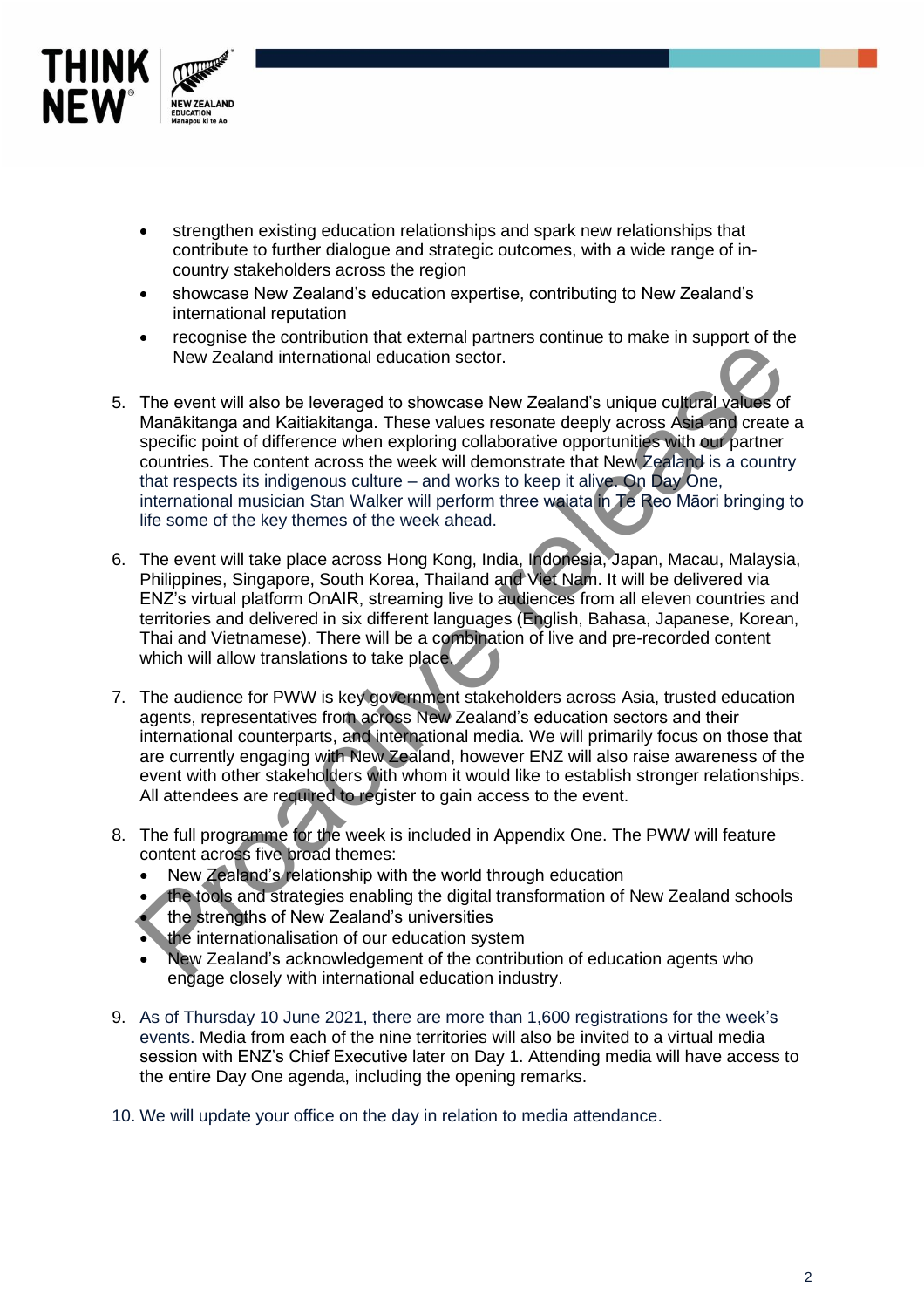

#### **Welcome remarks**

- 11. You will be providing the welcome remarks on Day One of NZPWW, on Monday 14 June. Your session runs from 3.16pm to 3.19 pm. We ask you to attend a soundcheck at 2.55pm and invite you to watch the live performance preceding your opening remarks.
- 12. Day One of PWW focuses on profiling NZ Inc and the strength of New Zealand's education relationships. The theme for Day One is 'building a thriving, globallyconnected New Zealand through world-class education'. The day will include a Māori welcome from ENZ, a live performance and a pre-recorded panel discussion.
- 13. The panel discussion is chaired by Grant McPherson, ENZ's Chief Executive, and features:
	- New Zealand High Commissioner to India, H.E. David Pine
	- New Zealand Ambassador to Japan, H.E. Hamish Cooper
	- New Zealand High Commissioner to Malaysia, H.E. Pam Dunn
	- New Zealand Ambassador to the Philippines, H.E. Peter Kell
	- New Zealand Ambassador to South Korea, H.E. Philip Turner
	- New Zealand Ambassador to Viet Nam, H.E. Tredene Dobson
- 14. The panel will discuss the role of international education in New Zealand's bilateral relations, how the Heads of Mission can contribute to ENZ's internationalisation efforts, and where ENZ's focus lies in the coming years.
- 15. In the event that you are unable to attend, a senior ENZ official will speak in your place.
- 16. The run sheet for your attendance is included in Appendix Two.

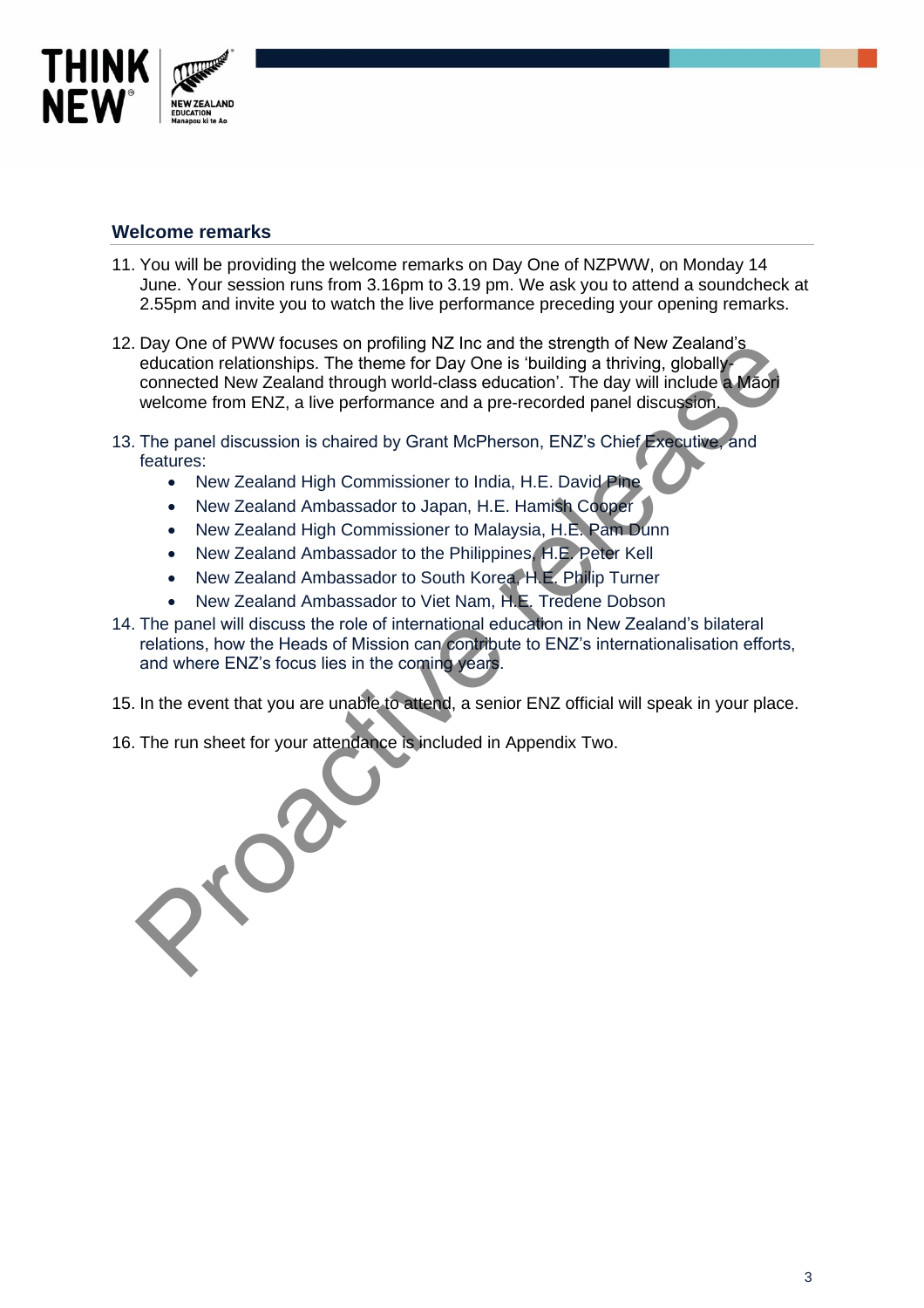

## **Appendix One: Education New Zealand Partners Workshop Week, 14-18 June 2021 – full programme**

| Appendix One: Education New Zealand Partners Workshop Week, 14-18 June 2021 - full programme |                                                                                                                                                              |                                                                                                                                                                                                                                                                                                                                                          |                                                         |                  |  |  |
|----------------------------------------------------------------------------------------------|--------------------------------------------------------------------------------------------------------------------------------------------------------------|----------------------------------------------------------------------------------------------------------------------------------------------------------------------------------------------------------------------------------------------------------------------------------------------------------------------------------------------------------|---------------------------------------------------------|------------------|--|--|
|                                                                                              |                                                                                                                                                              |                                                                                                                                                                                                                                                                                                                                                          |                                                         |                  |  |  |
|                                                                                              |                                                                                                                                                              | <b>NEW ZEALAND PARTNERS WORKSHOP WEEK 2021</b>                                                                                                                                                                                                                                                                                                           |                                                         |                  |  |  |
|                                                                                              |                                                                                                                                                              | DAY 1: NEW ZEALAND'S RELATIONSHIP WITH THE WORLD (THROUGH EDUCATION)                                                                                                                                                                                                                                                                                     |                                                         |                  |  |  |
|                                                                                              | <b>Activity</b>                                                                                                                                              | <b>Speaker</b>                                                                                                                                                                                                                                                                                                                                           | <b>Timing</b>                                           | <b>Duration</b>  |  |  |
|                                                                                              | Māori Welcome from Manapou ki te Ao Education<br>New Zealand<br>(including live performance from Stan Walker and Ko<br>Tāu Rourou)                           | 1. MC Julian Wilcox<br>2. Stan Walker (singer)<br>3. Ko Tāu Rourou                                                                                                                                                                                                                                                                                       |                                                         | $15 \text{ min}$ |  |  |
| 2                                                                                            | Welcome Remarks from Hon Chris Hipkins,<br>Minister for Covid-19 Response, Minister of Education,<br>Minister of the Public Service, and Leader of the House | Hon Chris Hipkins, Minister for Education                                                                                                                                                                                                                                                                                                                |                                                         | 3 mins           |  |  |
| 3                                                                                            | Panel Discussion between Grant McPherson,<br>Education New Zealand Chief Executive, and a<br>selection of New Zealand Heads of Mission across the<br>region  | 1. ENZ CE Grant McPherson<br>2. NZ Ambassador to the Philippines, H.E. Peter Kell<br>3. NZ High Commissioner to Malaysia, H.E. Pam Dunn<br>4. NZ High Commissioner to India, H.E. David Pine<br>5. NZ Ambassador to South Korea, H.E. Philip Turner<br>6. NZ Ambassador to Vietnam, H.E. Tredene Dobson<br>7. NZ Ambassador to Japan, H.E. Hamish Cooper | <b>ALL MARKETS</b><br>3:00pm NZT - 4:45pm<br><b>NZT</b> | 45 mins          |  |  |
| 4                                                                                            | Media session with Grant McPherson, Education New<br><b>Zealand Chief Executive</b>                                                                          | 1. ENZ CE Grant McPherson<br>2. Sahinde Pala<br>3. Selected media                                                                                                                                                                                                                                                                                        |                                                         | 30 mins          |  |  |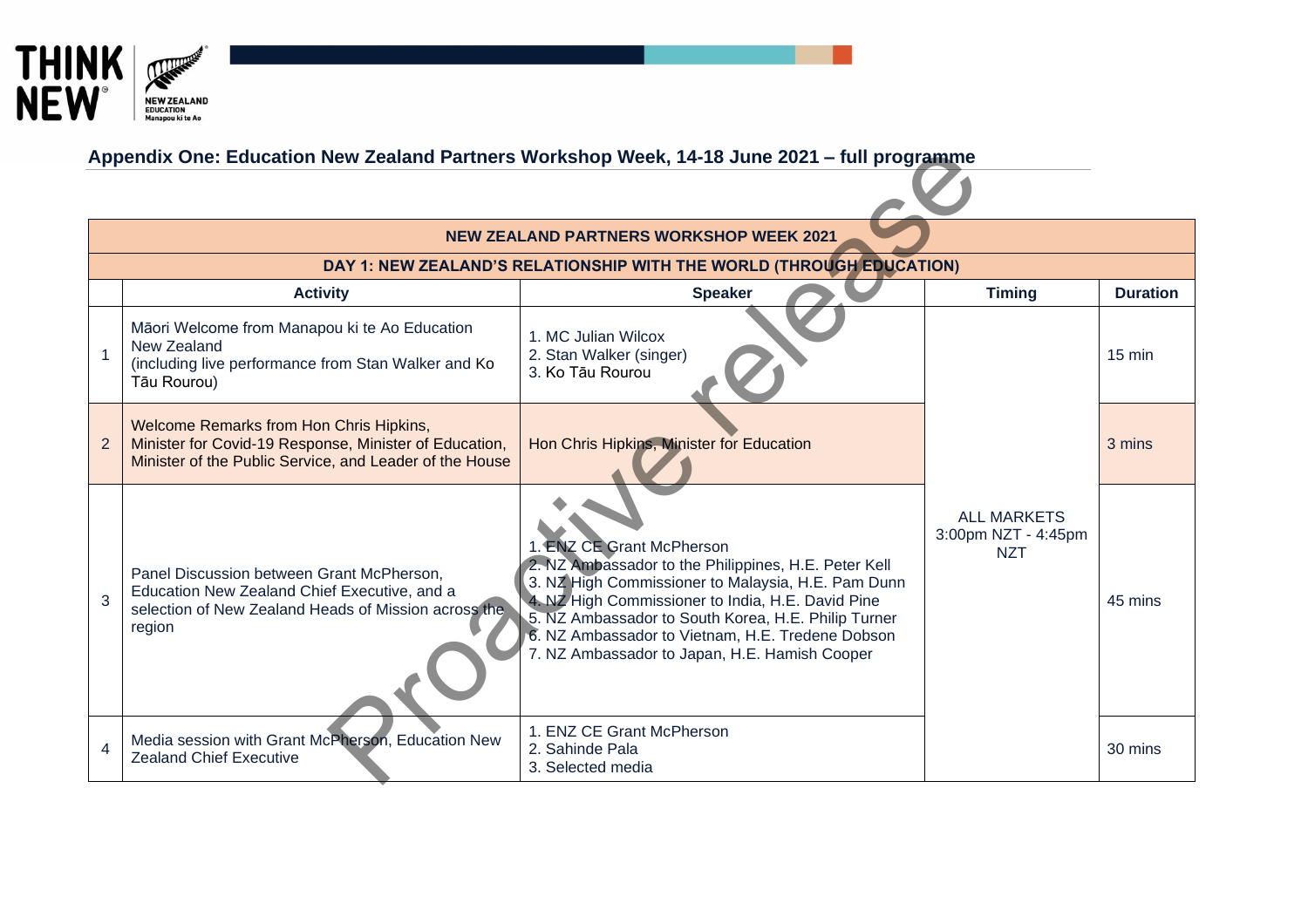

|                | <b>DAY 2: DIGITAL TRANSFORMATION IN K-12 EDUCATION</b>                                           |                                                                                                                                                                |                                                                              |         |  |  |
|----------------|--------------------------------------------------------------------------------------------------|----------------------------------------------------------------------------------------------------------------------------------------------------------------|------------------------------------------------------------------------------|---------|--|--|
|                | Māori Welcome from Manapou ki te Ao Education<br>New Zealand                                     | <b>MC Julian Wilcox</b>                                                                                                                                        | <b>EAST ASIA &amp;</b>                                                       | 2 mins  |  |  |
|                | <b>PART 1: LEADING TRANSFORMATIVE CHANGE</b>                                                     |                                                                                                                                                                | HONGKONG/MACAU:                                                              |         |  |  |
| $\overline{2}$ | How the Covid-19 pandemic has forced the<br>digital transformation of education                  | Dr Howard Youngs<br>Senior Lecturer - Educational Leadership<br>Leader International (School of Education)<br>Auckland University of Technology (AUT)          | 2:00-3:45pm NZT<br>(from 9:00am ICT,<br>10:00am SGT/CST,<br>11:00am KST/JST) | 10 mins |  |  |
| 3              | Fostering global citizenship education with New<br>Zealand Global Competence Certificate (NZGCC) | 1. Mary Camp, Business Development Manager, ENZ<br>2. Joy Hotter, Business Development Manager, ENZ                                                            |                                                                              | 16 mins |  |  |
| 4              | Big Picture Learning with Te Kura New Zealand                                                    | 1. Stephen Elliott, Customer Success Director, D2L<br>2. Chris Lawrence, Digital Manager, Te Kura                                                              | <b>INDIA:</b><br>4:30-6:15pm NZT                                             | 11 mins |  |  |
| 5              | Live Q&A with experts                                                                            | 1. Dr Howard Youngs<br>2. Stephen Elliott<br>3. Chris Lawrence<br>4. Mary Camp<br>5. Joy Hotter<br>6. Ben Burrowes (Moderator)                                 | (from 10:00am<br>IST)                                                        | 15 mins |  |  |
|                | <b>PART 2: EMPOWERING TEACHERS &amp; LEARNERS</b><br><b>WITH EDTECH EXCELLENCE</b>               |                                                                                                                                                                |                                                                              |         |  |  |
| 6              | Code Avengers - Preparing today's students for<br>tomorrow's opportunities                       | <b>Steve Budd</b><br><b>Head of Australasian Distribution</b><br>Code Avengers                                                                                 |                                                                              | 10 mins |  |  |
|                | Education Perfect: Leveraging technology during<br><b>COVID disruptions</b>                      | Tim Vaughan<br><b>Director</b><br><b>Education Perfect</b>                                                                                                     |                                                                              | 10 mins |  |  |
| 8              | Project Kiwrious: Activating Curious and Fearless<br><b>Problem Solvers</b>                      | Suranga Nanayakkara<br>Associate Professor, Auckland Bioengineering Institute,<br>University of Auckland<br>Head, Augmented Human Lab<br>Founder, Kiwrious Ltd |                                                                              | 10 mins |  |  |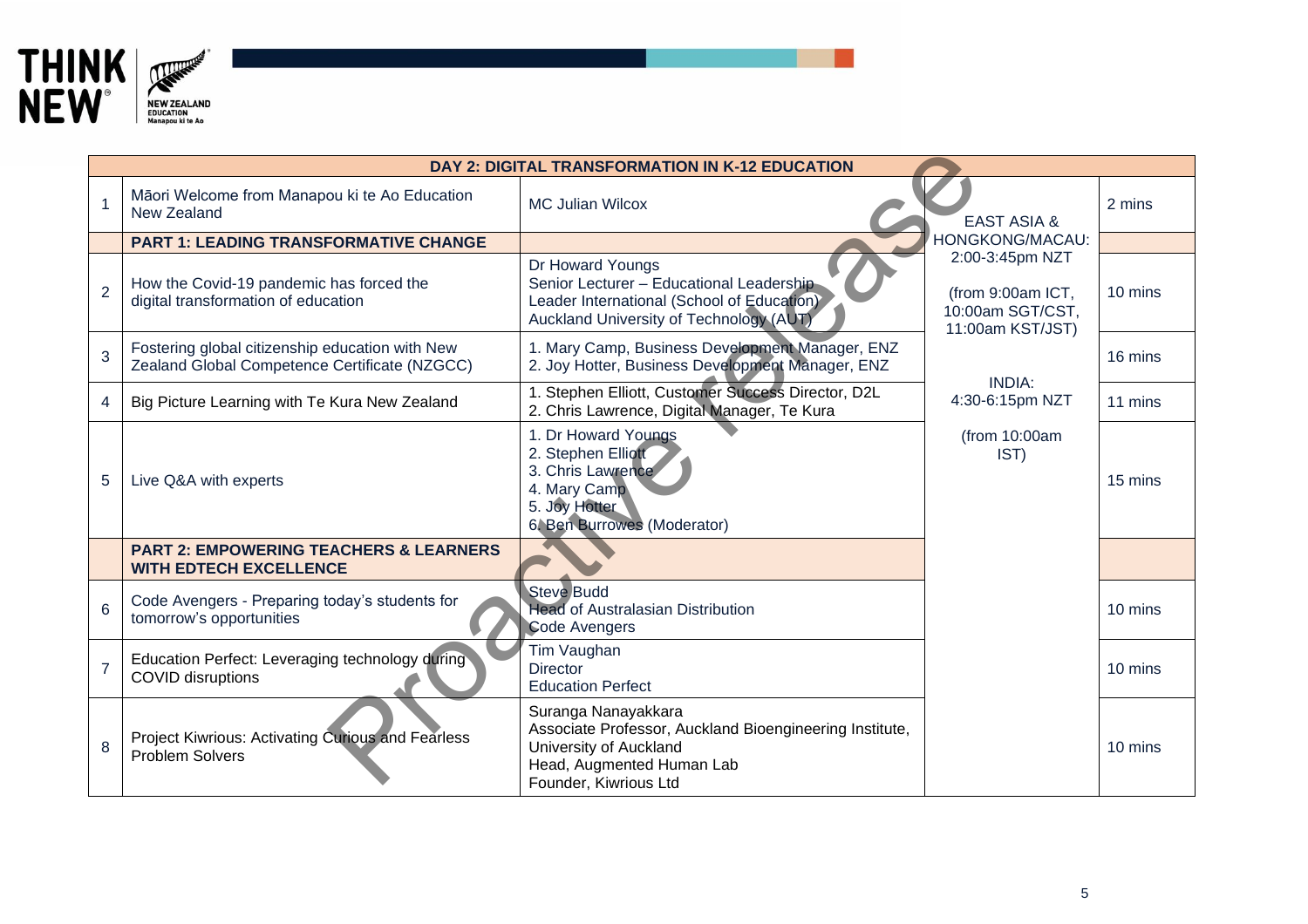

|   |                       | . Steve Budd                |  |
|---|-----------------------|-----------------------------|--|
| 9 | Live Q&A with experts | 2. Tim Vaughan              |  |
|   |                       | 3. Suranga Nanayakkara      |  |
|   |                       | 4. Ben Burrowes (Moderator) |  |

| 9              | Live Q&A with experts                                                                                                | 1. Steve Budd<br>2. Tim Vaughan<br>3. Suranga Nanayakkara<br>4. Ben Burrowes (Moderator)                                                                         |                                                                              | 15 mins |  |  |
|----------------|----------------------------------------------------------------------------------------------------------------------|------------------------------------------------------------------------------------------------------------------------------------------------------------------|------------------------------------------------------------------------------|---------|--|--|
|                |                                                                                                                      |                                                                                                                                                                  |                                                                              |         |  |  |
|                |                                                                                                                      | DAY 3: STRIVING FOR WORLD-CLASS EXCELLENCE IN HIGHER EDUCATION                                                                                                   |                                                                              |         |  |  |
|                | Māori Welcome from Manapou ki te Ao Education<br>New Zealand                                                         | <b>MC Julian Wilcox</b>                                                                                                                                          | <b>EAST ASIA &amp;</b>                                                       | 2 mins  |  |  |
|                | <b>PART 1: THE RANKING WORLD ORDERS</b>                                                                              |                                                                                                                                                                  | HONGKONG/MACAU:                                                              |         |  |  |
| $\overline{2}$ | Using University Rankings for Partnership<br>Development and Measuring Success                                       | Jeroen Prinsen<br>Regional Director, APAC<br>QS Quacquarelli Symonds                                                                                             | 2:00-3:50pm NZT<br>(from 9:00am ICT,<br>10:00am SGT/CST,<br>11:00am KST/JST) | 20 mins |  |  |
| 3              | Benchmarking Universities: 21st Century Approaches                                                                   | Stephen Holmes<br><b>Principal and Founder</b><br>5Rs Partnership                                                                                                |                                                                              | 10 mins |  |  |
| 4              | Live Q&A with experts                                                                                                | 1. Jeroen Prinsen<br>2. Stephen Holmes<br>3. Professor Dr. Nguyen Huu Duc, Vice President,<br>Vietnam National University - Hanoi<br>4. Ben Burrowes (Moderator) | <b>INDIA:</b><br>4:30-6:20pm NZT<br>(from 10:00am<br>IST)                    | 15 mins |  |  |
|                | <b>PART 2: PATHWAY TO EXCELLENCE</b>                                                                                 |                                                                                                                                                                  |                                                                              |         |  |  |
| 5              | Student centred education, through the lens of a<br>contemporary University of Technology in Aotearoa<br>New Zealand | Professor Guy Littlefair<br>Pro Vice-Chancellor International<br>Dean - Faculty of Design and Creative Technologies<br>Auckland University of Technology         |                                                                              | 10 mins |  |  |
| 6              | The University of Waikato Rankings Improvement<br>Programme: Lessons learned                                         | Professor Trevor Drage<br>Associate Dean Global Engagement and Partnerships<br>University of Waikato                                                             |                                                                              | 10 mins |  |  |
|                |                                                                                                                      |                                                                                                                                                                  |                                                                              |         |  |  |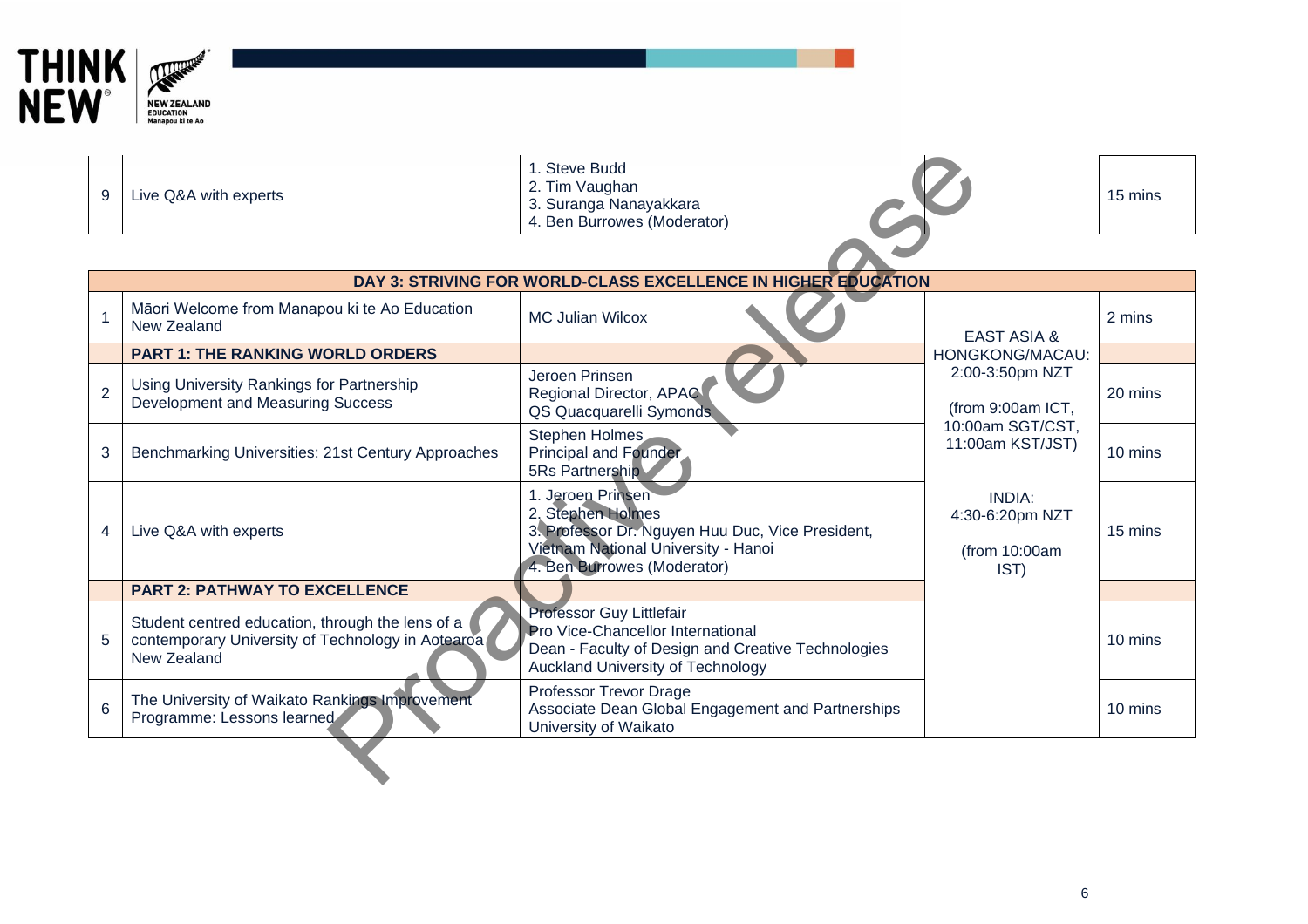

|                                                         | Reinterpreting internationalisation for a post-pandemic<br>world                                                                                                                   | Dr William Shannon<br>Internationalisation Director<br><b>UC Business School</b><br>University of Canterbury | 10 mins |  |  |
|---------------------------------------------------------|------------------------------------------------------------------------------------------------------------------------------------------------------------------------------------|--------------------------------------------------------------------------------------------------------------|---------|--|--|
| 8                                                       | Research excellence: Commercialization of research in<br>food science and technology                                                                                               | Professor Indrawati Oey<br>Head of Food Science Department<br>University of Otago                            | 10 mins |  |  |
| 9                                                       | I. Dr William Shannon<br>2. Professor Trevor Drage<br>3. Professor Indrawati Oey<br>15 mins<br>Live Q&A with experts<br>4. Professor Guy Littlefair<br>5. Ben Burrowes (Moderator) |                                                                                                              |         |  |  |
|                                                         |                                                                                                                                                                                    |                                                                                                              |         |  |  |
| DAY 4: THE EXPERTISE NEW ZEALAND EDUCATION HAS TO OFFER |                                                                                                                                                                                    |                                                                                                              |         |  |  |

|                         | DAY 4: THE EXPERTISE NEW ZEALAND EDUCATION HAS TO OFFER                                                            |                                                                                                                             |                                                                                    |         |  |  |
|-------------------------|--------------------------------------------------------------------------------------------------------------------|-----------------------------------------------------------------------------------------------------------------------------|------------------------------------------------------------------------------------|---------|--|--|
|                         | Māori Welcome from Manapou ki te Ao Education<br>New Zealand                                                       | <b>MC Julian Wilcox</b>                                                                                                     |                                                                                    | 2 mins  |  |  |
| 3                       | Te Pūkenga: Internationalisation moving forward                                                                    | Angela Beaton<br>Deputy Chief Executive - Delivery and Academic<br><b>Te Pukenga</b>                                        | <b>JAPAN/SOUTH</b><br><b>KOREA</b><br>12:00-1:30pm NZT<br>(from 9:00am<br>KST/JST) | 15 mins |  |  |
| $\overline{\mathbf{4}}$ | Work-based Learning and Apprenticeships in New<br>Zealand                                                          | <b>Josh Williams</b><br><b>Principal Consultant</b><br><b>Skills Consulting Group</b>                                       |                                                                                    | 15 mins |  |  |
| 5                       | The English language teaching landscape in New<br>Zealand                                                          | Darren Conway<br>Chair, English New Zealand<br>Managing Director, Languages International                                   | <b>SOUTHEAST ASIA &amp;</b><br>HONGKONG/MACAU<br>2:30-4:00pm NZT                   | 10 mins |  |  |
| 6                       | Live Q&A with experts                                                                                              | 1. Angela Beaton<br>2. Josh Williams<br>3. Darren Conway<br>4. Ben Burrowes (Moderator)                                     | (from 9:30am ICT,<br>10:30am SGT/CST)<br>INDIA:                                    | 15 mins |  |  |
|                         | Looking to the future - an ENZ update on newly-<br>formed partnerships and pathways<br>(Presentation and Live Q&A) | 1. Euan Howden, Director - Innovation, ENZ<br>2. John Laxon, Director - Global Pathways, ENZ<br>3. Ben Burrowes (Moderator) | 4:30-6:00pm NZT<br>(from 10:00am<br>IST)                                           | 30 mins |  |  |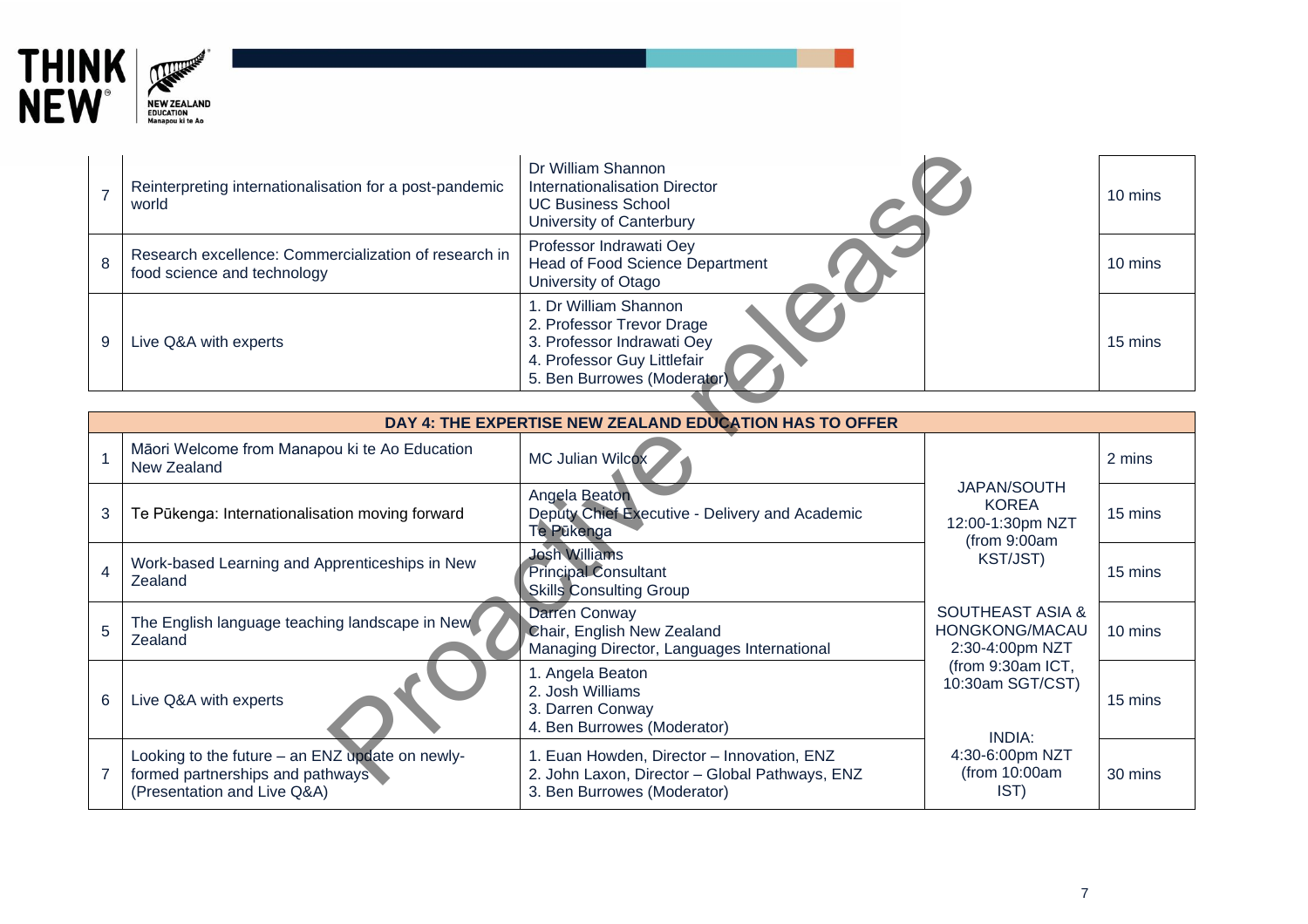

|                | <b>DAY 5: UPDATES TO AGENTS &amp; COUNSELLORS</b>                                                             |                                                                                                                                        |                                                          |         |  |  |
|----------------|---------------------------------------------------------------------------------------------------------------|----------------------------------------------------------------------------------------------------------------------------------------|----------------------------------------------------------|---------|--|--|
| 1              | Māori Welcome from Manapou ki te Ao Education<br>New Zealand                                                  | <b>MC Julian Wilcox</b>                                                                                                                | <b>JAPAN/SOUTH</b>                                       | 2 mins  |  |  |
| $\overline{2}$ | A Message of Appreciation for our Agent partners from<br>Lisa Futschek, ENZ's General Manager - International | Lisa Futschek, General Manager - International, ENZ                                                                                    | KOREA&<br>HONGKONG/MACAU<br>12:30-2:00pm NZT             | 3 mins  |  |  |
| 3              | <b>ENZ Agent Update</b>                                                                                       | Genevieve Rousseau-Cung, Manager - Agents, ENZ                                                                                         | (from 8:30am CST,<br>9:30am KST/JST)                     | 10 mins |  |  |
| 4              | <b>ENZ briefing: Student Experience Update</b>                                                                | Ross Crosson, Student Experience Manager, ENZ                                                                                          |                                                          | 10 mins |  |  |
| 5              | What New Zealand's Regions Have to Offer to<br>International Students Beyond the Classrooms                   | Joy Hotter, Business Development Manager, ENZ<br>Jo Lees, Study Northland<br>Stefi Porter, ChristehurchNZ<br>Sarah Grant, WellingtonNZ | THAILAND/VIETNAM<br>2:30-4:00pm NZT<br>(from 9:30am ICT) | 15 mins |  |  |
| 6              | Live Q&A                                                                                                      | 1. Ross Crosson<br>2. Joy Hotter<br>3. Genevieve Rousseau-Cung<br>4. Ben Burrowes (Moderator)                                          | MSIA/PHIL/INDO/<br><b>INDIA:</b><br>4:30-6:00pm NZT      | 15 mins |  |  |
| $\overline{7}$ | Update by Immigration New Zealand                                                                             | Celia Coombes, Sector Strategy Manager, Immigration<br>New Zealand                                                                     | (from 10:00am<br>IST, 11:30am ICT,                       | 20 mins |  |  |
| 8              | <b>ENZ Market Update</b>                                                                                      | <b>ENZ offshore Market Managers</b>                                                                                                    | 12:30pm SGT)                                             | 10 mins |  |  |
| <b>ENDS</b>    |                                                                                                               |                                                                                                                                        |                                                          |         |  |  |